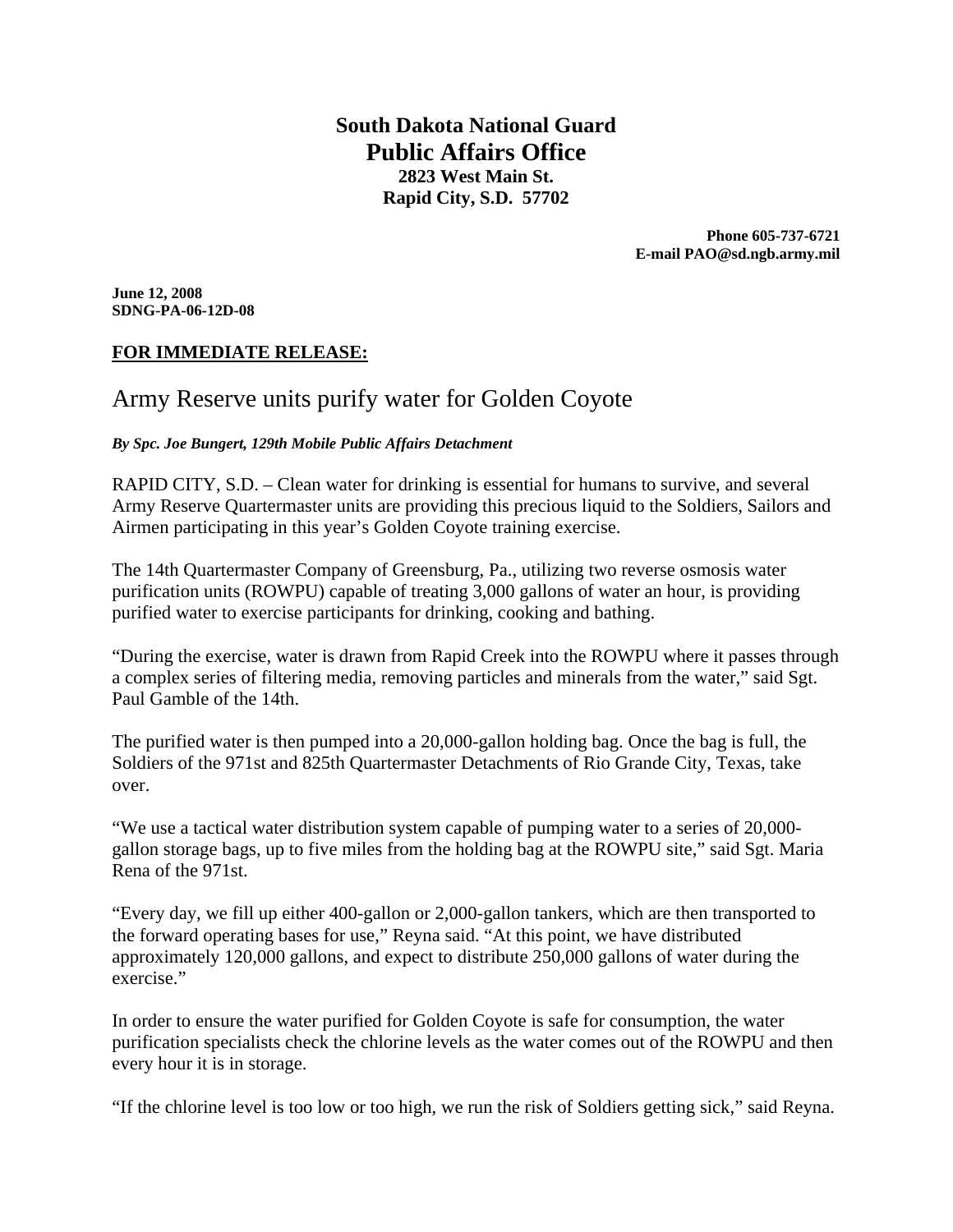"We're not the only people who check the water at Golden Coyote," said Sgt. Charles Leonard of the 14th. "There are preventative medical detachments here that certify the water we produce is safe."

Gamble said this year's annual exercise provided the unit with fantastic training.

"Golden Coyote is giving us the opportunity to produce clean water, and the satisfaction of knowing it is being used by the exercise participants," Gable added.

-30-

### **High resolution photos will be available at the following Web site:**

**LINK:** https://sdguard.ngb.army.mil/sites/GC2008/default.aspx

### **Photo Cut Lines:**

**080607A-5356B-002.JPG:** Water used by Soldiers in this year's Golden Coyote exercise is purified by the 14th Quartermaster Company, an Army Reserve unit of Greensburg, Pa., in a reverse osmosis water purification unit Saturday, June 7, and stored in a 20,000 gallon bag prior to distribution. (Army National Guard photo by Spc. Joe Bungert) (RELEASED)

**080607A-5356B-010.JPG:** Spc. Daniel Luna of the 971st Quartermaster Detachment (Tactical Water Distribution System) from Rio Grande City, Texas, draws water to check chlorine levels Saturday, June 7, during this year's Golden Coyote exercise in the Black Hills, S.D. (Army National Guard photo by Spc. Joe Bungert) (RELEASED)

**080607A-5356B-016.JPG:** Spc. Daniel Luna (left) and Sgt. Maria Reyna (right) with the 971st Quartermaster Detachment (Tactical Water Distribution System), of Rio Grande City, Texas, check chlorine levels of purified water Saturday, June 7, during this year's Golden Coyote exercise in the Black Hills, S.D. (Army National Guard photo by Spc. Joe Bungert) (RELEASED)

**080607A-5356B-018.JPG:** Sgt. Maria Reyna from Alamo, Texas, and Spc. Daniel Luna from Rio Grande City, Texas, both with the 971st Quartermaster Detachment (Tactical Water Distribution System), check chlorine levels in purified water Saturday, June 7, during this year's Golden Coyote exercise in the Black Hills, S.D. (Army National Guard photo by Spc. Joe Bungert) (RELEASED)

#### **Location of South Dakota National Guard Public Affairs Office:**

2823 West Main Street Building 400 Rapid City, SD 57702-8186 (605) 737-6721